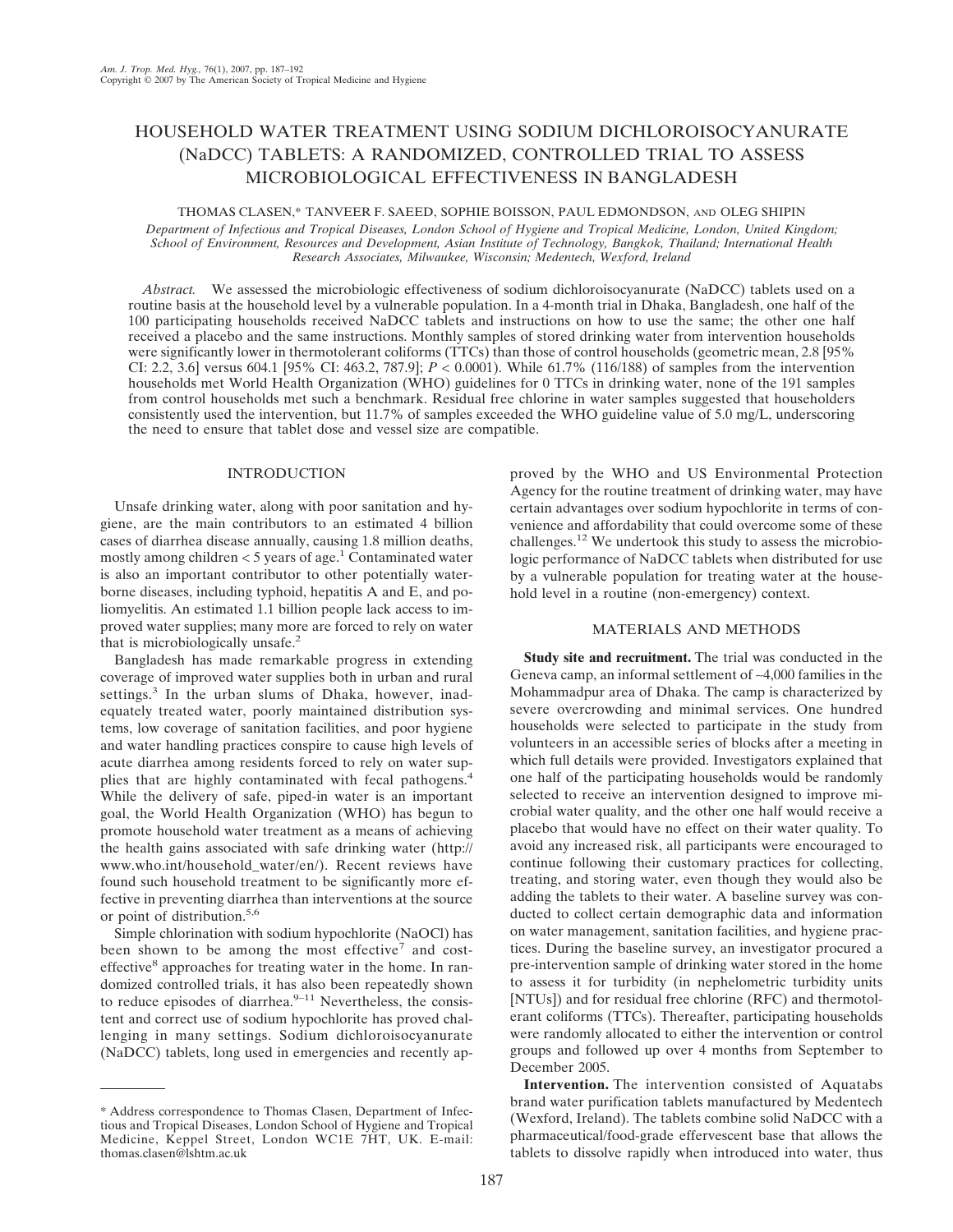creating a visual clue of its activity for users. Like other forms of chlorine, NaDCC produces hypochlorous acid, a wellknown oxidizing agent. Its chemistry, toxicity, and microbial effectiveness have recently been reviewed.<sup>12</sup> Tablets can be sized to treat specific volumes of water, typically 1, 5, 10, and 20 L. Based on a pilot study in a similar area of Dhaka, $^{13}$  we used a 67-mg NaDCC tablet designed to treat 20–25 L of water, producing a dose of free available chlorine (FAC) of 2 mg/L. Intervention households received foil-wrapped strip packs of 10 NaDCC tablets. Control households received a placebo consisting of tablets of the same color, size, and packaging but consisting solely of the effervescent base used in producing Aquatabs with no NaDCC. The active tablet and the placebo were only distinguishable by the lot number on the packaging, which was known only to the field investigator who distributed tablets to each householder on a weekly basis. Because householders lived in close proximity and often shared water, it was determined that a single-blind trial design would improve the validity of a comparison between intervention and control groups by ensuring that all participating households had their own tablets. Because of limited field personnel, however, it was not possible to blind the trial at the investigator level. The female head of each participating household attended a meeting during which the investigator showed how to treat their water using the tablets. Participants were instructed to use a vessel containing 20–25 L of clear water (examples of such vessels were shown) and to add one tablet to the water and wait at least 30 minutes before drinking the treated water. After the demonstration, the investigator answered any questions about the tablets and their use, and each attendee demonstrated to the investigator that she had mastered them. It is noted that the intervention consisted solely of the distribution of tablets and instructions on how to use the same for the treatment of water and no further information or instruction on water treatment or handling practices, hygiene, or any other behavior that may affect their exposure to diarrheagenic pathogens. Neither did they receive a vessel or any other hardware for use in treating water or storing treated water.

**Water sampling and analysis.** Starting in the second week after distribution of the tablets and continuing once each month for the ensuing 4 months, an investigator made unannounced visits at each participating household and procured a 125-mL sample of stored water that the head of household identified to be drinking water. The households sampled on any given day were determined by the investigator, but on each day, the investigator sampled an equal number of intervention and control households. If, without prompting from the investigator, the householder reported that the water had been treated but that the 30-minute contact time had not yet elapsed, the investigator returned to the household to collect the sample after such 30-minute period. The water was first assessed on site for RFC using DPD1 reagent (Palintest Limited, Tyne & Wear, UK) and a color comparator. The scale of the comparator allowed for readings by 0.1mg/L from 0.1 to 1.0 plus eight readings between 0.5 and 6.0 mg/L. The water sample for microbial assay was collected in sterile Whirl-Pack bags containing a tablet of sodium thiosulfate to neutralize any RFC. All samples were preserved between 4°C and 10°C and analyzed within 4 hours, following the membrane filter technique using the Oxfam Delagua portable incubator (Robens Institute, University of Surrey, Gilford, Surrey, UK). Sample water was passed through a  $0.45$ - $\mu$ m membrane filter (Millipore, Bedford, MA) and incubated on membrane lauryl sulphate media (Oxoid Limited, Basingstoke, Hampshire, UK) at  $44 \pm 0.5^{\circ}$ C for 18 hours. The number of yellow colonies were counted and recorded as individual TTCs. When a volume of 100 mL produced a number of yellow colonies that were too numerous to count, the count was assigned a value for purposes of statistical analysis of 300 TTCs per 100 mL.

**Data collection and analysis.** Data were recorded on Excel spreadsheets (Microsoft, Redmond, WA) and analyzed using Stata 8 (Stata Statistical Software: Release 8.0; Stata Corp., College Station, TX). Student *t* test was used to compare intervention and control groups at baseline and for each follow-up visit. Geometric means for the overall follow-up period were calculated using summary measures (four values) for each household. Because bacterial counts in water samples tend to be distributed according to the log scale, we assessed such distribution and analyzed TTC counts after  $log_{10}$  transformation to satisfy the assumption of normality. For such purposes, 1 was substituted for any values equal to 0. Generalized estimating equations (GEEs) were used for the analysis of repeated observations at the same household.

**Ethics.** Written, informed consent was obtained from the male or female head of each participating household at the beginning of the study. The study expectations and obligations by both the participants and investigators were explained and all questions were answered. Because participants were advised that the intervention had not been assessed in field settings for its microbial effectiveness and that in any event, one half would receive an indistinguishable, non-effective placebo, they were all encouraged to continue to follow their normal practices for collecting, treating, and storing water and not to rely on the tablets to provide safe drinking water. In this way, the study was not expected to increase any risk to participants. The study was reviewed and approved by the ethics committees of the London School of Hygiene and Tropical Medicine and the Asian Institute of Technology. Medentech agreed to endeavor to make Aquatabs available at the study site through local nongovernmental organizations (NGOs) or distributors after completion of the study if the intervention proved effective in improving water quality.

## **RESULTS**

**Baseline.** Baseline demographic and other characteristics for the study population and for the control and intervention groups are shown in Table 1. A total of 100 households with 555 persons were recruited into the study (mean, 5.5 persons per household; range, 1–7). Of study participants, 10.6% were < 5 years of age at the start of the study, and 40% were between 5 and 18 years; only 25% were > 30 years of age. Most female heads of household were older than 30 (74%), and only 4% were < 20. Sixty percent of such female heads of household had no formal education and were illiterate, and an additional 22% had some primary education only. The homes of all study participants consist of single rooms and were constructed of brick with metal roofs. Householders procured their water either from their own (34%) or communal tube wells (66%). None of the household had their own sanitation facilities. All householders reported using communal latrines (located adjacent to the communal tube wells), although young children were observed to practice open def-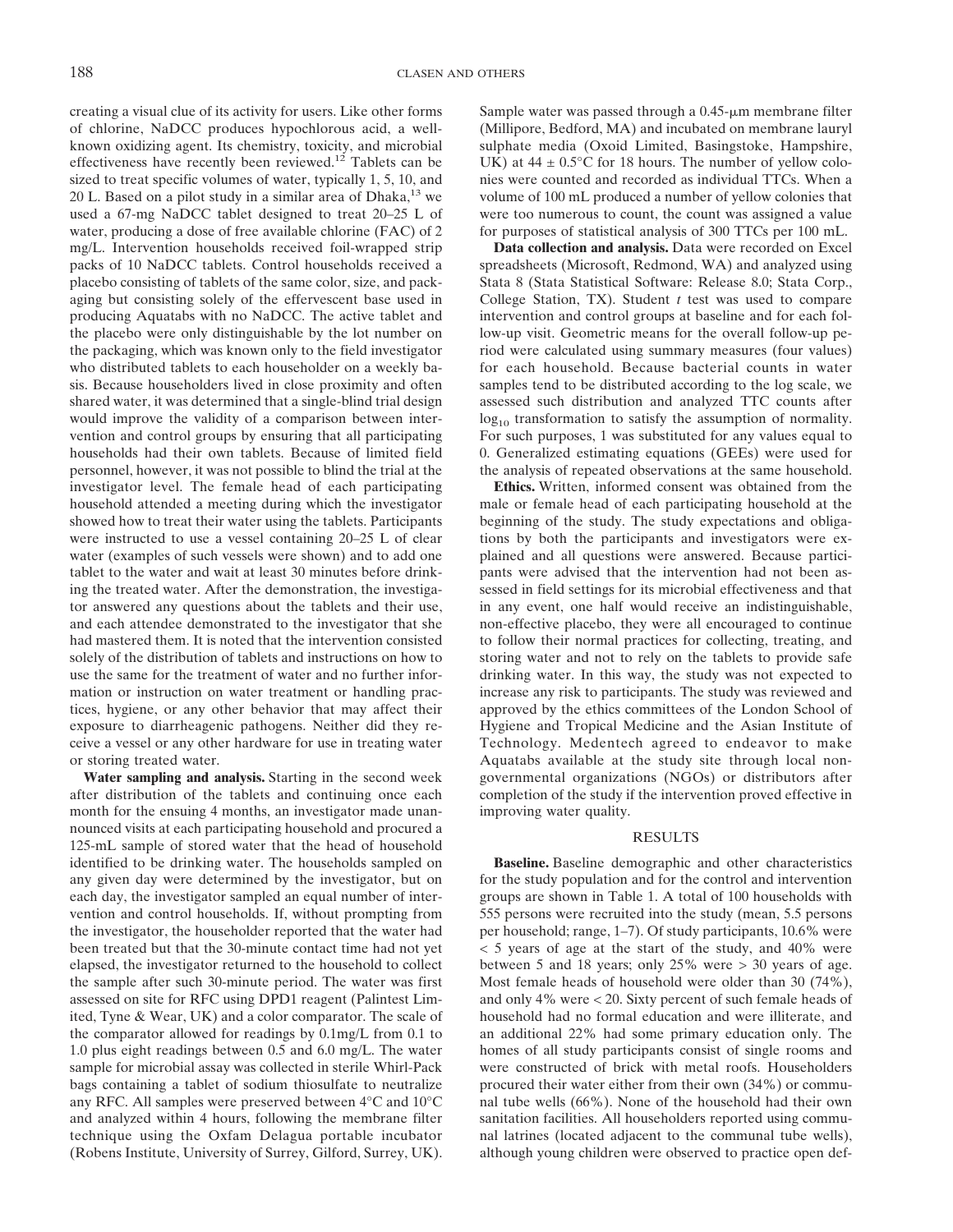| Baseline data for control and intervention groups* |              |             |              |            |  |
|----------------------------------------------------|--------------|-------------|--------------|------------|--|
| Baseline characteristics                           | Total        | Control     | Intervention | Difference |  |
| Demographics                                       |              |             |              |            |  |
| Total number of persons                            | 555 (100%)   | 276 (49.7%) | 279 (51.3%)  | <b>NS</b>  |  |
| Age group of mothers                               |              |             |              | <b>NS</b>  |  |
| $15-30$ tears                                      | $4(4\%)$     | 3(6%)       | $1(2\%)$     |            |  |
| $21-30$ years                                      | 22(22%)      | $10(20\%)$  | 12(24%)      |            |  |
| $31-40$ years                                      | 44 (44%)     | $23(46\%)$  | $21(42\%)$   |            |  |
| $> 40$ years                                       | $30(30\%)$   | 14(28%)     | $16(32\%)$   |            |  |
| Household size                                     |              |             |              | 0 < 0.001  |  |
| 1–3 occupants                                      | $9(9\%)$     | 3(6%)       | $6(12\%)$    |            |  |
| 4–7 occupants                                      | 54 (54%)     | 19 (38%)    | $35(70\%)$   |            |  |
| $> 7$ occupants                                    | 37(37%)      | $28(56\%)$  | 9(18%)       |            |  |
| Sanitation and hygiene                             |              |             |              |            |  |
| Type of sanitation                                 |              |             |              |            |  |
| Communal latrine                                   | $100(100\%)$ | $50(50\%)$  | $50(50\%)$   | <b>NS</b>  |  |
| Hand washing events                                |              |             |              |            |  |
| After defecating                                   | $100(100\%)$ | $50(50\%)$  | $50(50\%)$   | <b>NS</b>  |  |
| Before eating                                      | $100(100\%)$ | $50(50\%)$  | $50(50\%)$   | <b>NS</b>  |  |

Before eating  $100 (100\%)$  50 (50%) 50 (50%) NS After cleaning the child  $0 (0\%)$   $0 (0\%)$  NS

Household tubewell <br>
Communal tubewell <br>  $34 (34\%)$  19 (38%) 15 (30%) 15 (30%) NS<br>  $31 (62\%)$  35 (70%) NS Communal tubewell  $66 (66%)$   $31 (62%)$   $35 (70%)$  NS<br>
laim to treat water (boiling)  $5 (5%)$   $3 (6%)$   $2 (4%)$  NS

Kalshi 76 (76%) 40 (80%) 36 (72%) NS Other 24 (24%) 10 (20%) 14 (28%) NS

Pouring 98 (98%) 50 (100%) 48 (96%) NS Dipping utensil  $2(2\%)$   $0(0\%)$   $2(4\%)$  NS

TABLE 1

\* Demographic data are by individual; remaining data is by household

Water storage<br>Kalshi

Access water by

Water handling practices Type of water source

Claim to treat water (boiling)

ecation around the home. All female heads of household reported washing their hands with soap after defecating and before preparing or eating food; none reported washing hands after cleaning a child after defecation. Most (76%) reported using a "kalshi," a metal, vase-shaped vessel with wide brim and an open mouth shown in Figure 1, to collect

FIGURE 1. A "kalshi" vessel used to collect, treat, and store drinking water in the home (illustration by Michael Dillon).

and store water. Significantly, these were generally ∼12–14 L in capacity rather than the 20–25 L volume that the 67-mg NaDCC tablet was intended to treat. Virtually all female heads of household (98%) reported accessing stored water by pouring it from the vessel into a glass or cup. Just 5% of households reported treating their drinking water, all by boiling. The mean cost for oil estimated by these householders for boiling was BDT 44.2 (US\$0.65) per day. Other householders reported that they did not treat their water, most because they could not afford fuel for boiling. Turbidity of pre-intervention water samples was low, with 94% of baseline samples having < 5 NTUs, and the maximum turbidity from any samples was 12 NTU. None of the pre-intervention samples contained detectible RFC. Except for household size shown in Table 1, there were no statistically significant differences between control and intervention groups with respect to baseline data.

**Microbial water quality.** Figure 2 shows the geometric mean TTC levels (and 95% confidence intervals [CIs]) for control and intervention households at baseline and at each sampling point. At baseline, there was no statistically significant difference between the geometric mean TTC counts between control (750.6; 95% CI: 602.2, 935.7) and intervention (922.4; 95% CI: 741.0, 1,148.1) groups ( $P = 0.1858$ ). At each sampling point thereafter, water samples from the intervention group were substantially lower in TTC counts than samples from the control group. For the entire 4-month intervention period, the geometric mean TTC count was 2.80 (95% CI: 2.21, 3.56) for the intervention group and 604.12 (95% CI: 463.21, 787.91) for the control group, a difference that was highly significant  $(P < 0.0001)$ .

The microbiologic performance of the NaDCC tablets can

NS, not significant.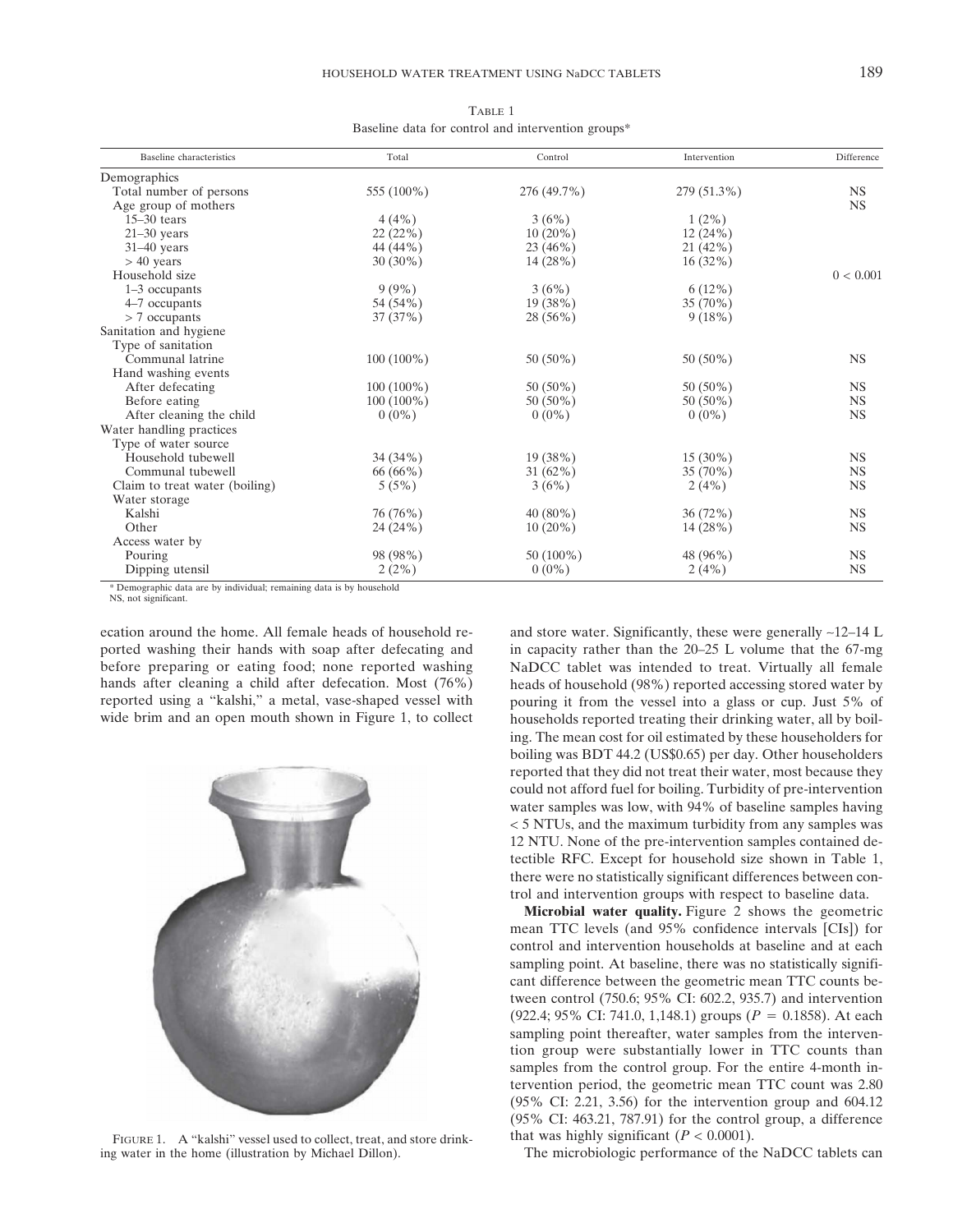

FIGURE 2. Geometric mean TTC counts (95% CI) by study group at baseline and each sampling point.

also be evaluated based on their capacity to reduce the portion of water samples presenting higher levels of fecal contamination. Table 2 sets forth the percentage of samples taken that fall into the various WHO risk categories for fecal contamination: 0 (in compliance), 1–10 (low risk), 11–100 (intermediate risk),  $101-1,000$  (high risk), and  $> 1,000$  TTC/100 mL (very high risk). The intervention was associated with a statistically significant improvement in the percentage of samples meeting lower risk categories. While none of the 191 samples from the control group met WHO guidelines for 0 TTC/100 mL, 61.7% samples from the intervention households met such a benchmark. Conversely, 81.2% of samples from control households fell into the high risk or very high risk categories compared with none for the intervention group. The highest TTC count in drinking water samples from the intervention group was 26 TTC/100 mL.

**Free chlorine residual.** None of the samples from the control group were positive for RFC. Table 3 shows the distribution of RFC levels for intervention households at each sampling point and for all sampling points taken as a whole. None of the samples taken from this group had RFC levels < 0.1 mg/L. Of the 188 samples analyzed, 88 (46.8%) had an RFC of 0.1 to 2.0 and 166 (88.3%) had an RFC between 0.1 and 5.0 mg/L.

Table 4 shows the level of RFC against TTC/100 mL classified by risk category. GEEs were used to study the relationship between RFC concentration and TTC levels among the intervention group. The analysis yielded no statistically significant association between the two variables ( $P = 0.3185$ ).

#### TABLE 2

Number (and percentage) of samples by WHO risk category (in  $TTC/100$  mL $)$ 

| TTC/100 mL (WHO risk category) | Control    | Intervention  |                |
|--------------------------------|------------|---------------|----------------|
| $0$ (conforming)               | $0(0\%)$   | $116(61.7\%)$ | ${}_{< 0.001}$ |
| $1-10$ (low risk)              | $2(1.0\%)$ | 44 (23.4%)    | ${}_{< 0.001}$ |
| 11-100 (intermediate risk)     | 34 (17.8%) | 28 (14.9%)    | 0.496          |
| $101-1,000$ (high risk)        | 89 (46.6%) | $0(0\%)$      | ${}_{< 0.001}$ |
| $>1,000$ (very high risk)      | 66 (34.6%) | $0(0\%)$      | ${}_{< 0.001}$ |

#### DISCUSSION

During a 4-month blinded, randomized, controlled trial in a slum in Dhaka, the use of NaDCC tablets at the household level was associated with a substantial decrease in the number of thermotolerant (fecal) bacteria in stored drinking water. The intervention also significantly increased the portion of stored drinking water that conformed to WHO guidelines for safe or low risk drinking water. The fact that 100% of water samples from the intervention households were positive for RFC also suggests that the intervention had strong uptake and compliance despite minimal programmatic support. While NaDCC tablets have been used widely in emergency applications, this is believed to be the first trial to assess the potential of the disinfectant for improving the microbial quality of drinking water when used by a vulnerable population on a routine basis. In light of the increasing body of evidence showing the health impact of household water treatment,<sup>5,6</sup> these results suggest that NaDCC tablets may be an effective intervention for preventing waterborne disease among a population treating their water at home on a regular basis.

While the intervention was microbiologically effective, the level of RFC in the treated water is potentially a concern. According to the manufacturer, the target level for effective disinfection with NaDCC tablets is 2 mg of FAC per liter, or 4 mg/L for highly turbid (> 100 NTUs) water. While some microbial pathogens (notably, *Cryptosporidium* sp., *Mycobacterium* sp., and certain viruses) exhibit greater resistance to chlorine, a few micrograms per liter of free chlorine kills or inactivates most waterborne pathogens.14 The WHO *Guidelines for Drinking Water Quality* establishes a guideline value—the concentration that does not result in any significant risk to health over a lifetime of consumption—for chlorine in drinking water of 5 mg/L, although the *Guidelines* note that this value is conservative and that no adverse effect level was identified in the critical study.<sup>15</sup> Results from this study show that 11.7% of samples (22 of 188) contained RFC in excess of this 5 mg/L guideline value. All of these were re-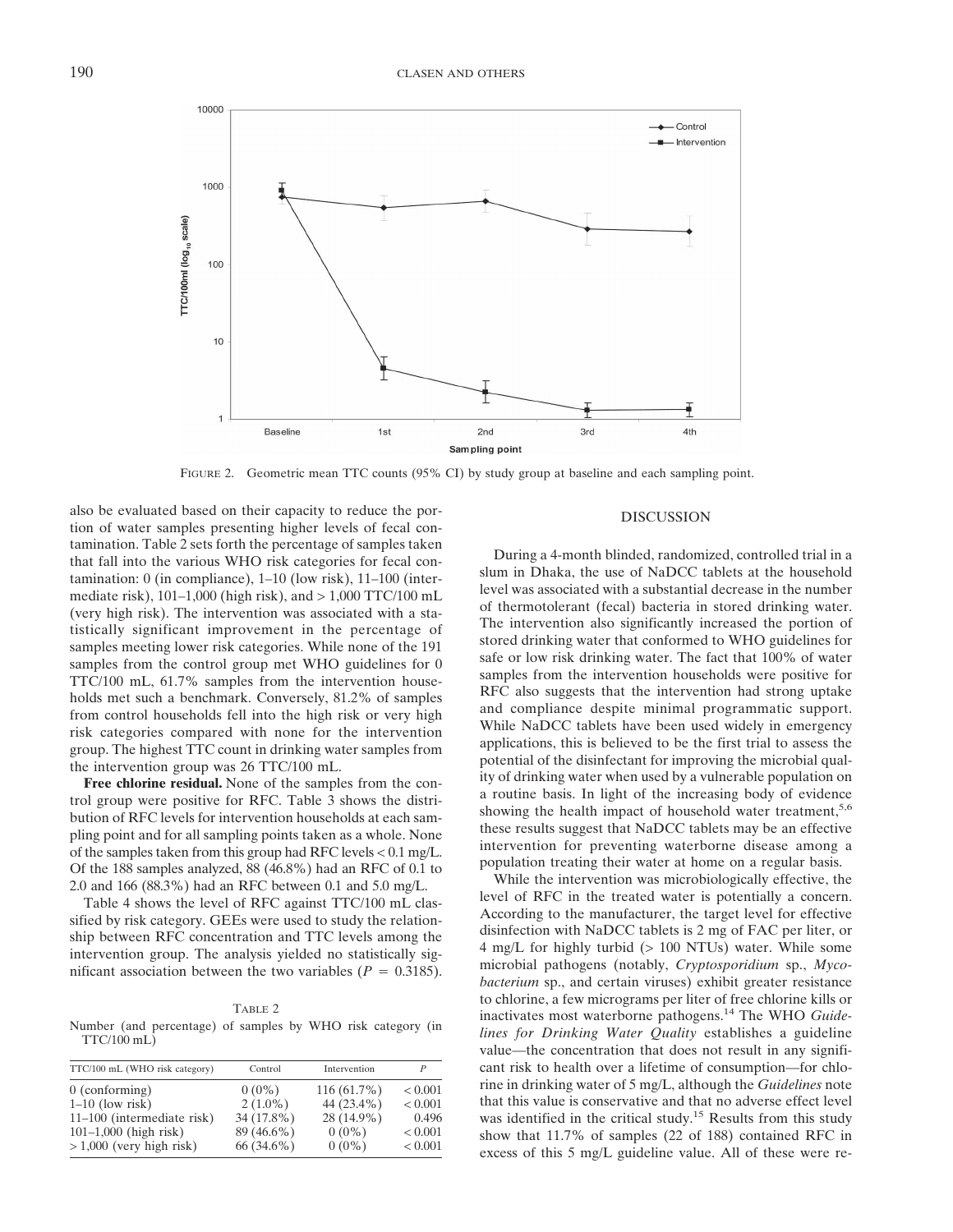|              |              | Sampling point |             |              |              |
|--------------|--------------|----------------|-------------|--------------|--------------|
| $RFC$ (mg/L) |              |                |             |              | Total        |
| $0.1 - 1$    | $4(7.8\%)$   | $4(8.3\%)$     | $4(8.9\%)$  | $6(13.6\%)$  | $18(9.6\%)$  |
| 1.5          | $4(7.8\%)$   | $9(18.7\%)$    | $9(20.0\%)$ | $8(18.2\%)$  | $30(16.0\%)$ |
| 2.0          | $9(17.6\%)$  | 13 (27.1%)     | $9(20.0\%)$ | $9(20.4\%)$  | $40(21.3\%)$ |
| 3.0          | $6(11.8\%)$  | $7(14.6\%)$    | $9(20.0\%)$ | $9(20.4\%)$  | $31(16.5\%)$ |
| 4.0          | $10(19.6\%)$ | $7(14.6\%)$    | $5(11.1\%)$ | $7(15.9\%)$  | $29(15.4\%)$ |
| 5.0          | $10(19.6\%)$ | $3(6.2\%)$     | $2(4.4\%)$  | $3(6.8\%)$   | $18(9.6\%)$  |
| 6.0          | $8(15.7\%)$  | $5(10.4\%)$    | $7(15.6\%)$ | $2(4.5\%)$   | $22(11.7\%)$ |
| Total        | $51(100\%)$  | 48 $(100\%)$   | $45(100\%)$ | 44 $(100\%)$ | 188 (100%)   |

TABLE 3 Residual free chlorine (RFC) concentration (mg/l) in household stored water samples of intervention group

corded at 6 mg/L, the upper detection limit of the apparatus; thus, it is not clear how high the RFC may have reached in some cases. Exceeding this level with such frequency may be regarded as a potential health concern. The *Guidelines* also note that the taste and odor thresholds for chlorine are 5 and 2 mg/L, respectively, and that there is increasing likelihood that some consumers may object to the taste of water with RFC concentrations of between 0.6 and 1.0 mg/L. Further studies should evaluate the impact of various levels of RFC on uptake (i.e., acquisition, correct use, consistent use) of the intervention.

Excess dosing in this case seems to have been caused by a miscalculation of the size of the vessels that householders would use to treat their drinking water. In a 1-month pilot study in the Lalbagh area of Dhaka, the same 67-mg tablet used in the present study was used because all householders collected and stored their water in vessels (mainly kalshis) with a capacity of  $20-25$  L.<sup>13</sup> In that study, none of the  $132$ samples had a RFC in excess of 3.0 mg/L. In this case, the kalshis used to treat water were consistently smaller than in the pilot study—averaging 12–14 L. It seems that these smaller-sized vessels led to higher concentrations of RFC here. Recognizing the potential problem, investigators considered changing the dose of NaDCC by encouraging householders to use only half a tablet. In this case, they elected not to do so because some householders did use larger containers, and it was agreed that the risk of underdosing was greater than the risk of overdosing. In the future, it will be important for implementers to correctly size the tablet for the population or, if necessary, distribute standard-sized vessels with the tablets to increase the likelihood of optimal dosing.

A second issue concerns the presence of TTCs even from water samples containing higher levels of RFC. While this might raise questions about the biocidal efficacy of the intervention, the susceptibility of TTC (> 99% of which are *E. coli*) to hypochlorous acid, the active agent produced by NaDCC and other chlorine disinfectants, is well documented.<sup>16</sup> A small portion of these positive samples may have been collected before the required contact time with the dis-

Residual free chlorine (RFC) concentration against thermotolerant coliform (TTC) risk category in household stored water samples of intervention group

|                                    |                                                          | $TTC/100$ mL                                           |                                                          |                                                          |
|------------------------------------|----------------------------------------------------------|--------------------------------------------------------|----------------------------------------------------------|----------------------------------------------------------|
| $RFC$ (mg/L)                       | $\Omega$                                                 | $1 - 10$                                               | $11 - 30$                                                | Total                                                    |
| < 0.5<br>$0.5 - 5$<br>> 5<br>Total | $8(6.9\%)$<br>96 (82.8%)<br>$12(10.3\%)$<br>$116(100\%)$ | $2(4.5\%)$<br>$37(84.1\%)$<br>$5(11.4\%)$<br>44 (100%) | $1(3.6\%)$<br>$22(78.6\%)$<br>$5(17.8\%)$<br>$28(100\%)$ | $11(5.8\%)$<br>155 (82.4%)<br>$22(11.7\%)$<br>188 (100%) |

infectant. Because the sample bag contains sodium thiosulfate to immediately neutralize the chlorine, such samples would contain culturable TTCs even in the presence of higher levels of RFC. The more likely explanation is that samples were contaminated during collection. Samples from household stored water were not drawn aseptically from the vessels but poured out of the vessel to duplicate the method used by householders when drawing a drink of water. Because kalshi and similar vessels have wide brims that are frequently touched by hand or otherwise exposed to contamination, it is likely that water poured over such brim could have washed some of these contaminants into the sample bag where they would have survived because of the immediate neutralization of the chlorine. Both of these explanations are compatible with the finding that there was no relationship between the levels of RFC and TTC in the product water. Further studies should investigate these and other possible explanations for the observation here of TTCs in water samples recorded to contain RFC. Such studies should also include steps to minimize this contamination.

Certain aspects of this study limit its generalizability to other populations and settings. First, as with most trials, participants were self-selected and may have been more motivated to use the intervention than might be expected by a general population targeted for intervention. Second, the source water available to householders in the study setting, although of poor microbial quality, was readily accessible in sufficient quantities to meet household needs. In settings where water supplies are inadequate, conventional improvements in such supplies (protected wells, boreholes, piped-in supplies) may take priority over point-of-use water treatment. Third, during the study period, the water in the study community was consistently of low turbidity (< 5 NTUs). High or variable turbidity (such as during monsoons), if it consists of organics that increase chlorine demand, will require corresponding changes in the amount of NaDCC necessary to ensure proper disinfection. This may require added programmatic support and could increase the risk of insufficient dosing by householders seeking to conserve tablets.

Because the intervention has shown microbiologic effectiveness in the field when used by the target population, it is now appropriate to assess its health impact in a rigorous field trial. A recent systematic review of water quality interventions to prevent diarrhea identified some of the methodologic shortcomings of such health impact evaluations.<sup>6</sup> Among other things, it was recommended that such assessments be blinded, be reasonably long in duration, and be conducted in a programmatic rather than research context. Because there